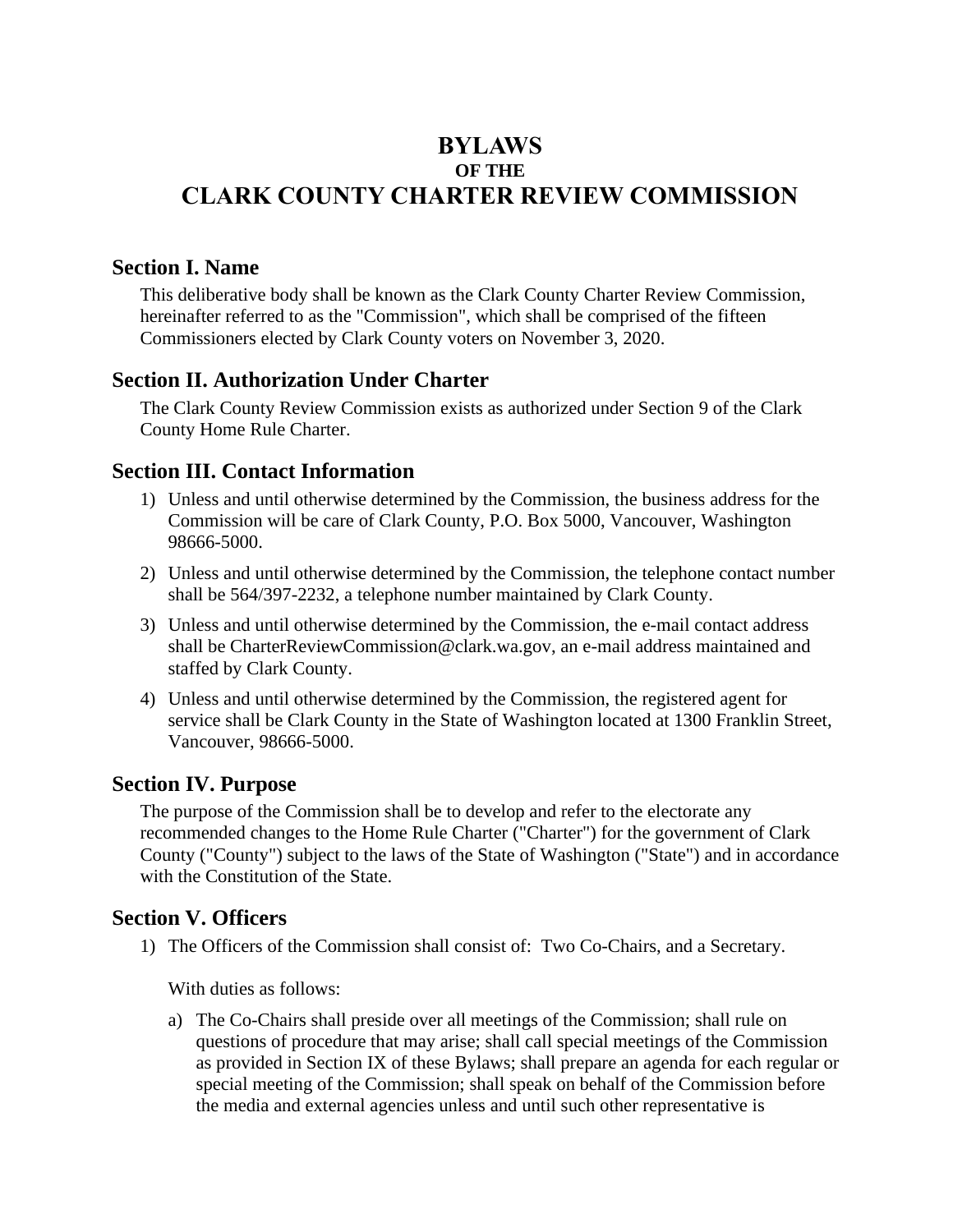appointed by the Commission; and perform such other duties as may be provided in these Bylaws or authorized by the Commission.

- b) The Secretary shall ensure recording and presentation of the minutes of all Commission meetings; maintain the Bylaws under which the Commission operates and all amendments thereto; and perform such other duties as may be provided in these Bylaws or authorized by the Commission.
- 2) The Commissioner candidate receiving the most votes in the general election shall serve as interim Chair of the Commission during its initial meeting and until such time as the Commission shall determine the procedures under which it shall operate. Thereafter, Officers shall be elected from the Commission membership.
- 3) Officers elected by the Commission shall take office immediately upon election. Their term in office shall expire the sooner of:
	- a) December 31, 2021
	- b) Completion of duties of the Charter Review commission
- 4) An office vacated by an Officer, whether voluntarily or involuntarily, shall be filled the next regular meeting of the Commission, at which time nomination of a Commissioner(s) for the office may be received from the Commissioners present, and the office thereafter filled by a simple majority vote of the Commission, or in the event of more than one nominee, that Commissioner who receives the most votes of the Commissioners present.

### **Section VI. Staff**

- 1) The Commission shall be supported by County Primary Staff and Legal Counsel.
- 2) Primary Staff shall be responsible for receiving and sending communication to and from the Commission; notifying the Commission of pertinent business; giving notices required by statute, these Bylaws, or Commission resolution; maintaining official records of Commission proceedings; presenting information and research; facilitating Commission meetings; and performing such other duties as may be provided in these Bylaws or authorized by the Commission. Maintaining and posting pertinent information on the Clark County Public site including recordings of commission meetings.
- 3)
- 4) Other County Staff, experts, or advisors may support the Commission as requested by the Co-Chairs and approved by the County.

### **Section VII. Committees**

- 1) The Commission may create, appoint, and dissolve committees as deemed necessary to conduct the Commission's business, The Commission by a simple majority vote at a regular Commission meeting, may create a committee.
- 2) The Chair of each committee shall be appointed by the members of the Committee and approved by a simple majority of commissioners. The Chair of a committee must be a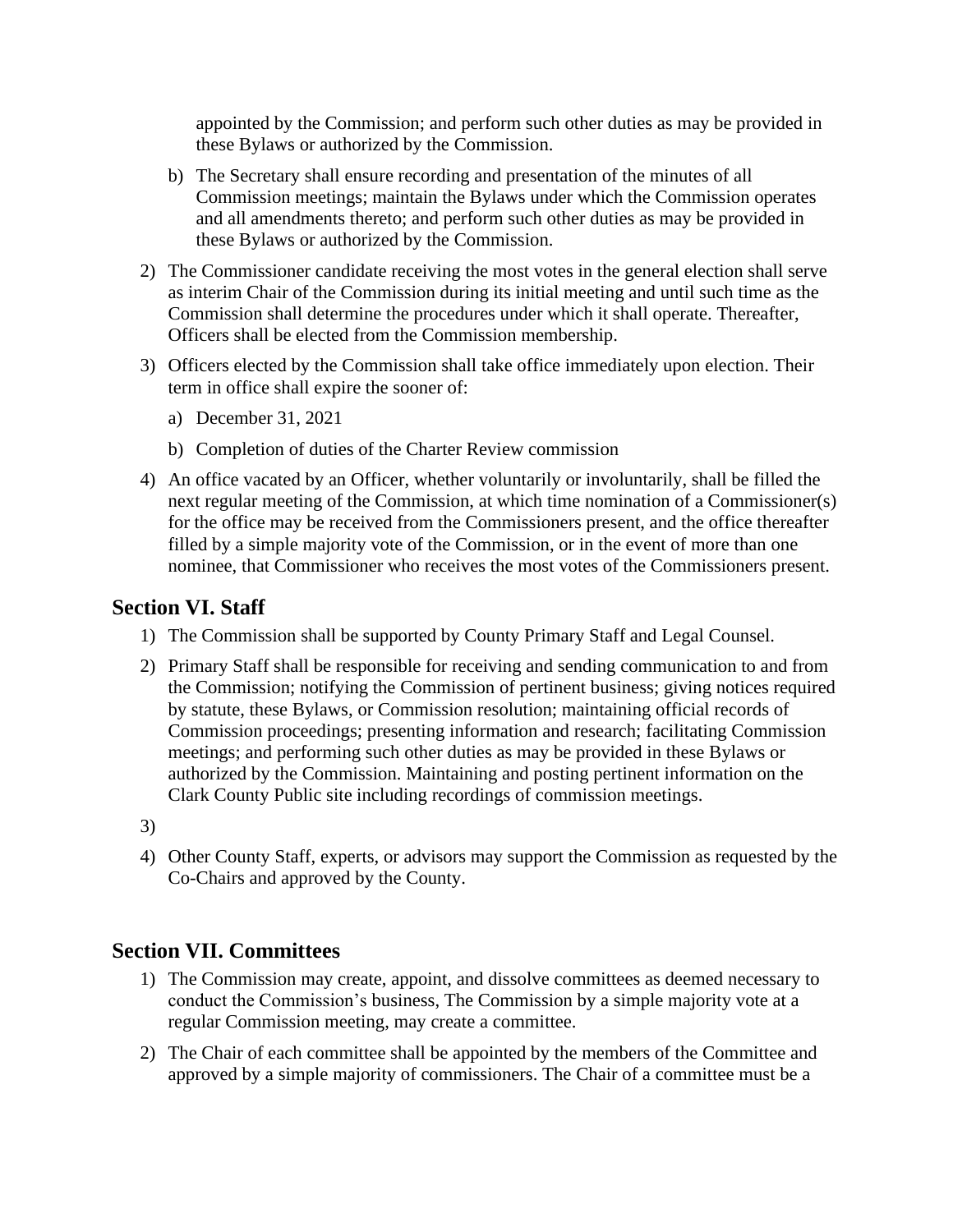Charter Review Commissioner. The committee Chair shall continue in that capacity until such time that the committee is dissolved, or the committee votes upon a new Chair.

- 3) It shall be the responsibility of each committee Chair to appoint additional committee members who may or may not be Charter Review Commissioners; call for meetings of the committee; run committee meetings; document committee business; and make progress reports to the Commission at all regular Commission meetings.
- 4) At the request of the Commission, and upon its dissolution, each committee shall submit a written report to the Commission describing its activities, findings, recommendations, and other pertinent information.

### **Section VIII. Vacancies on the Commission**

- 1) Vacancies on the Commission, occurring pursuant to Section 42.12.010 Revised Code of Washington ("RCW") for elective office, shall be declared by the Co-Chairs.
- 2) Vacancies on the Commission shall be filled pursuant to Clark County Home Rule Charter Article 9 Section 1(B)

### **Section IX. Meetings**

- 1) All meetings shall be held in accordance with the State Open Public Meetings Act, Section 42.30 RCW.
- 2) Regular meetings shall be established by the Commission, consistent with Article 9 Section  $1(A)$  of the Home Rule Charter, which shall establish dates, times, and frequency for all regular meetings.
- 3) Meetings may be held virtually or in-person, or combination thereof.

### **Section X. Quorum**

- 1) A quorum of the Commission must be present for the conduct of any business at a meeting of the Commission.
- 2) A quorum for any meeting of the Commission shall consist of eight Commissioners who are physically or virtually present at the meeting location.
- 3) A majority of a committee shall constitute a quorum for the conduct of the business of a committee.

### **Section XI. Participation and Nondiscrimination**

- 1) The Commission shall encourage and allow for civil and germane public testimony during every regular and special meeting of the Commission. The Commission may establish time limits for public testimony, both individually and collectively for speakers.
- 2) In accordance to Washington State law against discrimination (RCW 49.30.010) the Commission shall not discriminate against any individual with regard to participation in Commission meetings or access to information, or any other Commission activity, because of race, creed, color, national origin, citizenship or immigration status, families with children, sex, marital status, sexual orientation, age, honorably discharged veteran or military status, or the presence of any sensory, mental, or physical disability or the use of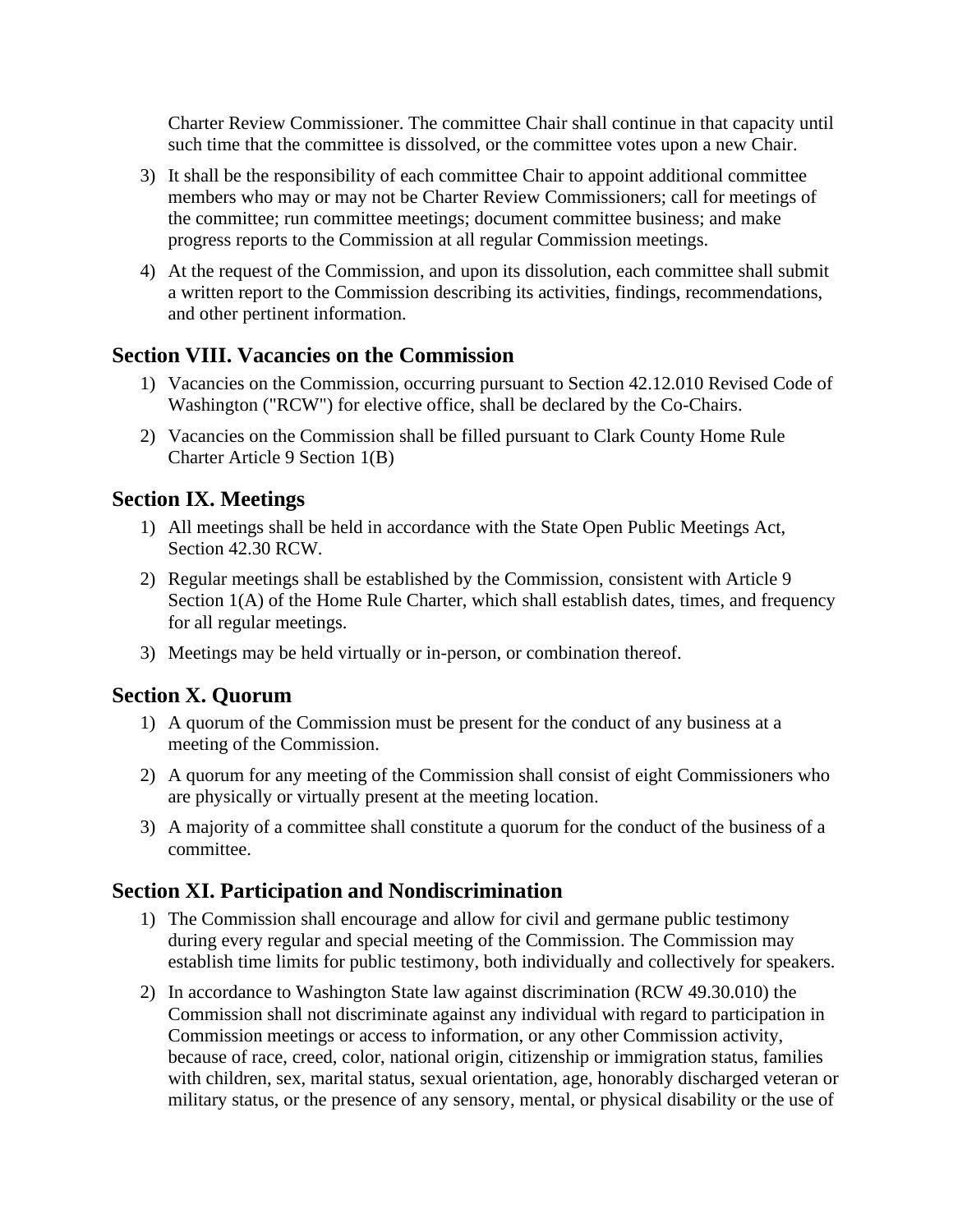a trained dog guide or service animal by a person with a disability are a matter of state concern, that such discrimination threatens not only the rights and proper privileges of its inhabitants but menaces the institutions and foundation of a free democratic state. A state agency is herein created with powers with respect to elimination and prevention of discrimination in employment, in credit and insurance transactions, in places of public resort, accommodation, or amusement, and in real property transactions because of race, creed, color, national origin, citizenship or immigration status, families with children, sex, marital status, sexual orientation, age, honorably discharged veteran or military status, or the presence of any sensory, mental, or physical disability or the use of a trained dog guide or service animal by a person with a disability; and the commission established hereunder is hereby given general jurisdiction and power for such purposes..

### **Section XII. Communications**

- 1) The Co-Chairs may speak on behalf of the Commission before the media and external agencies, unless and until such other representative is appointed or delegated by the Commission.
- 2) Primary Staff will ensure public distribution via a County web page that is distinctively for Commission business on behalf of the Commission wherein Commission notice of meetings, recording of meetings, agendas, minutes, media releases, a copy of the 2021 Clark County Charter proposed Changes, composition of the Commission, contact information, and other pertinent information may be included.
- 3) Primary Staff will ensure that each Commissioner is provided a County e-mail address.
- 4) All Commissioner and Commission written communication, including e-mails, concerning the business of the Commission, whether or not to or from a County e-mail address, shall be subject to public disclosure.

### **Section XIII. Rules of Order**

Except as modified by these Bylaws, and when not in conflict with State law, all meetings of the Commission and its committees shall be held using Robert's Rules of Order (revised edition) for guidance. Any failure on the part of the Commission, or one or more of its committees, to adhere to Robert's Rules of Order shall not invalidate any action taken by the Commission, provided that such action is not otherwise in conflict with State law, these Bylaws, or other requirements established by the Commission.

### **Section XIV. Voting**

- 1) Commissioners shall each have one vote.
- 2) All votes shall be cast by show of hands or by open roll call (virtually or physically) or as agreed upon by the commission,
- 3) All actions required to be approved by the Commission shall require a simple majority of those present, unless otherwise specified in these Bylaws.